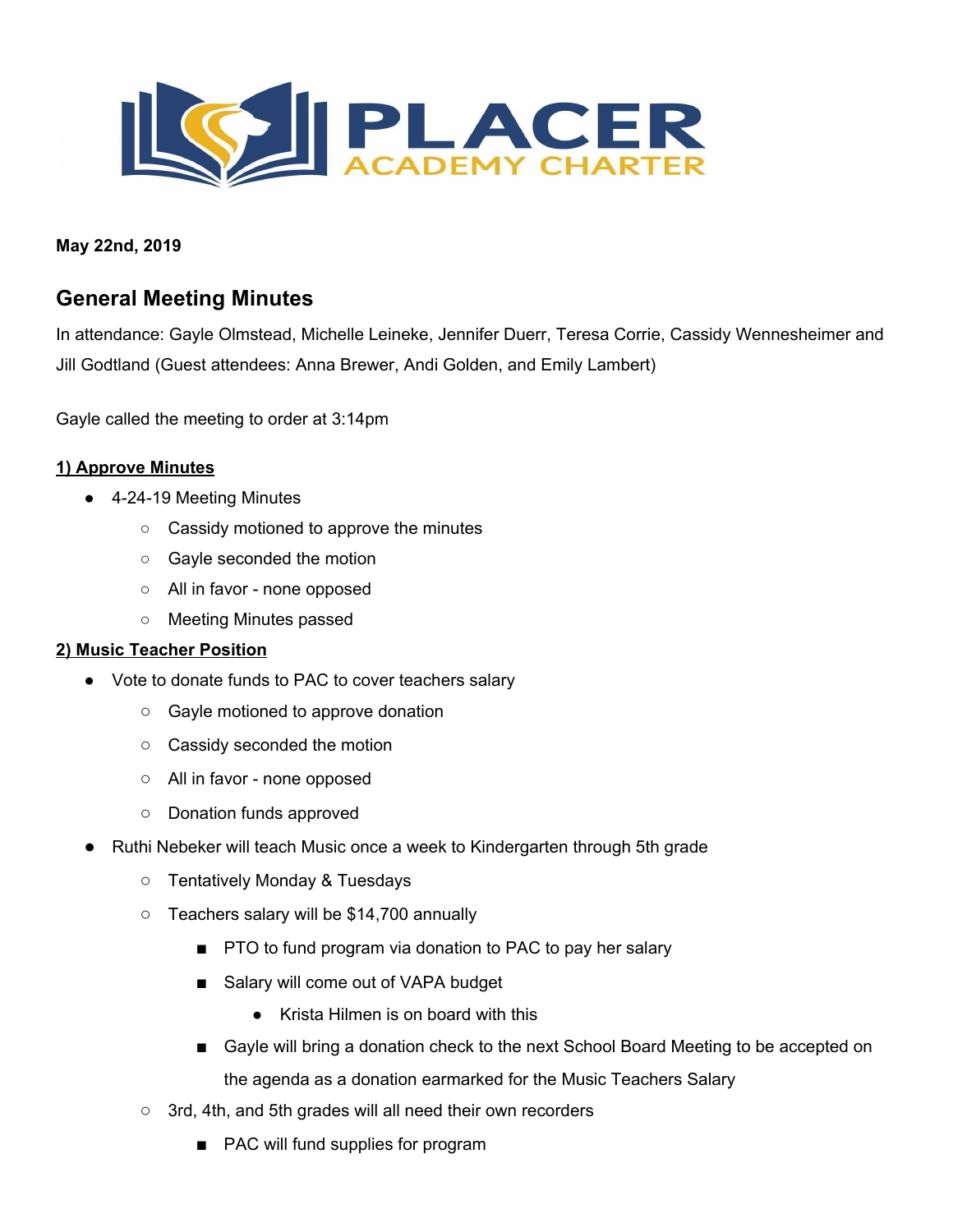# **3) Jog-A-Thon**

- Thinking about other ideas instead of Jog-A-Thon for next year
	- Jog-A-Thon is making less & less
	- Looking at holding it during Fun Friday or possibly a separate friday all together
		- Pro to having it on a fun friday, everyone is at the same location already
		- Con to having it on a fun friday, a lot of kids in crews vs classes (so they aren't doing it with their friends)
		- PTO could host at a park next year if its not held on a Fun Friday
			- Estimated cost \$100-\$150 to rent the park
		- Will look at holding it on 9/20 instead of with the Sept Fun Friday
- Penny Wars (possible school fundraiser separate from jog-a-thon)

## **4) Dine Out Night**

● Blaze Pizza, May 28th from 4pm-8om

# **5) Budget Update**

- Original VAPA budget for the year \$30,744, Krista is requesting to increase budget by \$500 for misc items to finish out the school year; bringing the new total to \$31,244
	- Vote to increase VAPA Budget for the 2018/2019 school year
		- Jen motioned to increase the budget
		- Cassidy seconded the motion
		- All in favor none opposed
		- Motion to increase the budget approved
- \$123,702 current balance in bank
- \$1500 gift card from PTO to PAC for "one school, one book"
- Only \$400 in scholarships were issued this year
- 3rd grade overspent their "field trip" budget by \$148 this year -
	- PTO will not be going back and asking parents to pay the difference to balance the budget category back to \$0
- 5th grade Student Store funds don't roll over to the General Fund, they stay in the "Student Store" budget category and can be used for anything they decide to spend it on at the start of the year
	- Jen will get the roll over (carry over) amount and the total in the category this year to Teresa and the 5th grade Teachers
	- $\circ$  Teresa will suggest they consider making a donation to beautify the school or something to benefit the school from the 5th grade class

# **6) Scrip Update**

- \$5720 cards sold
- \$333.69 in profit